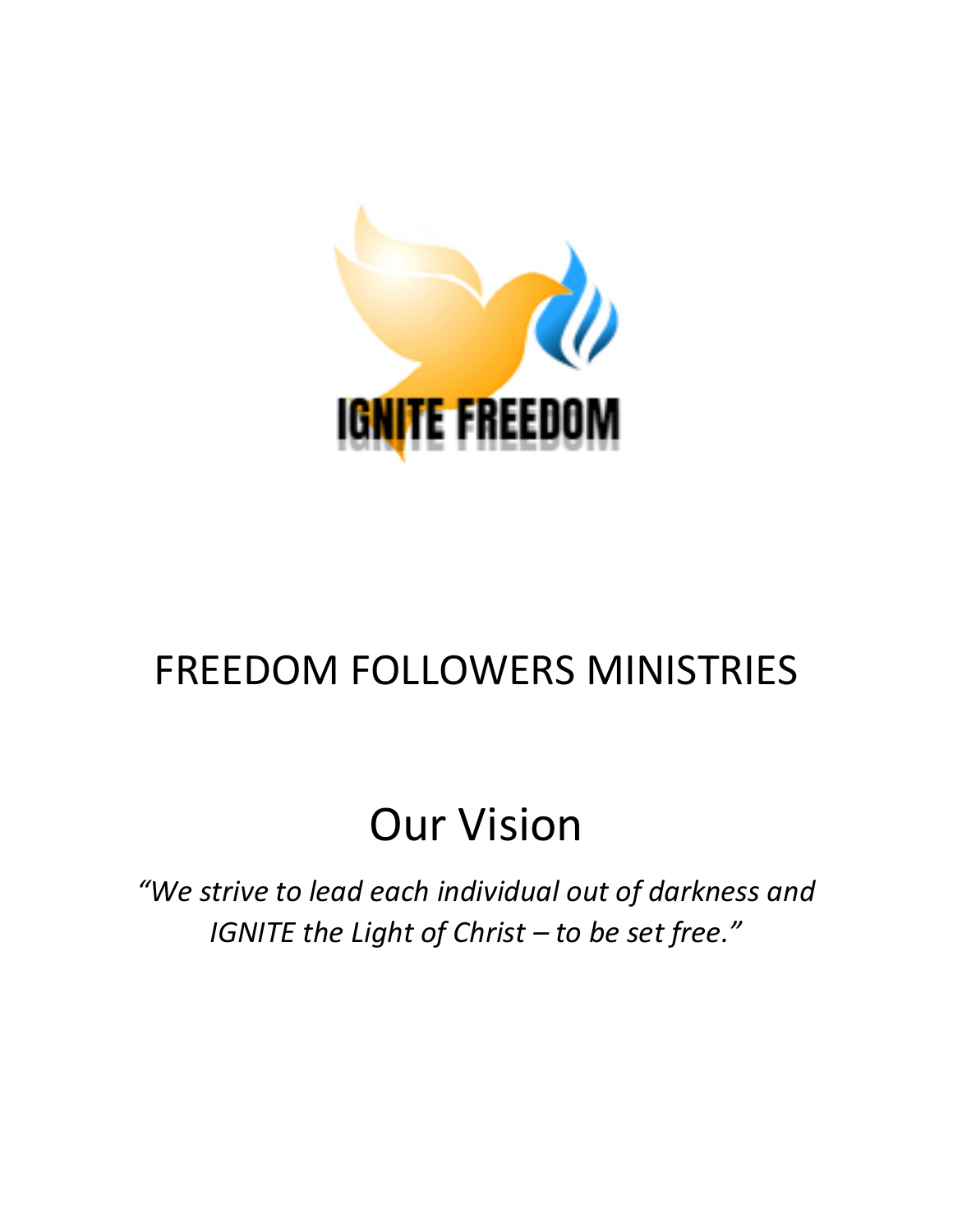# Resident Manual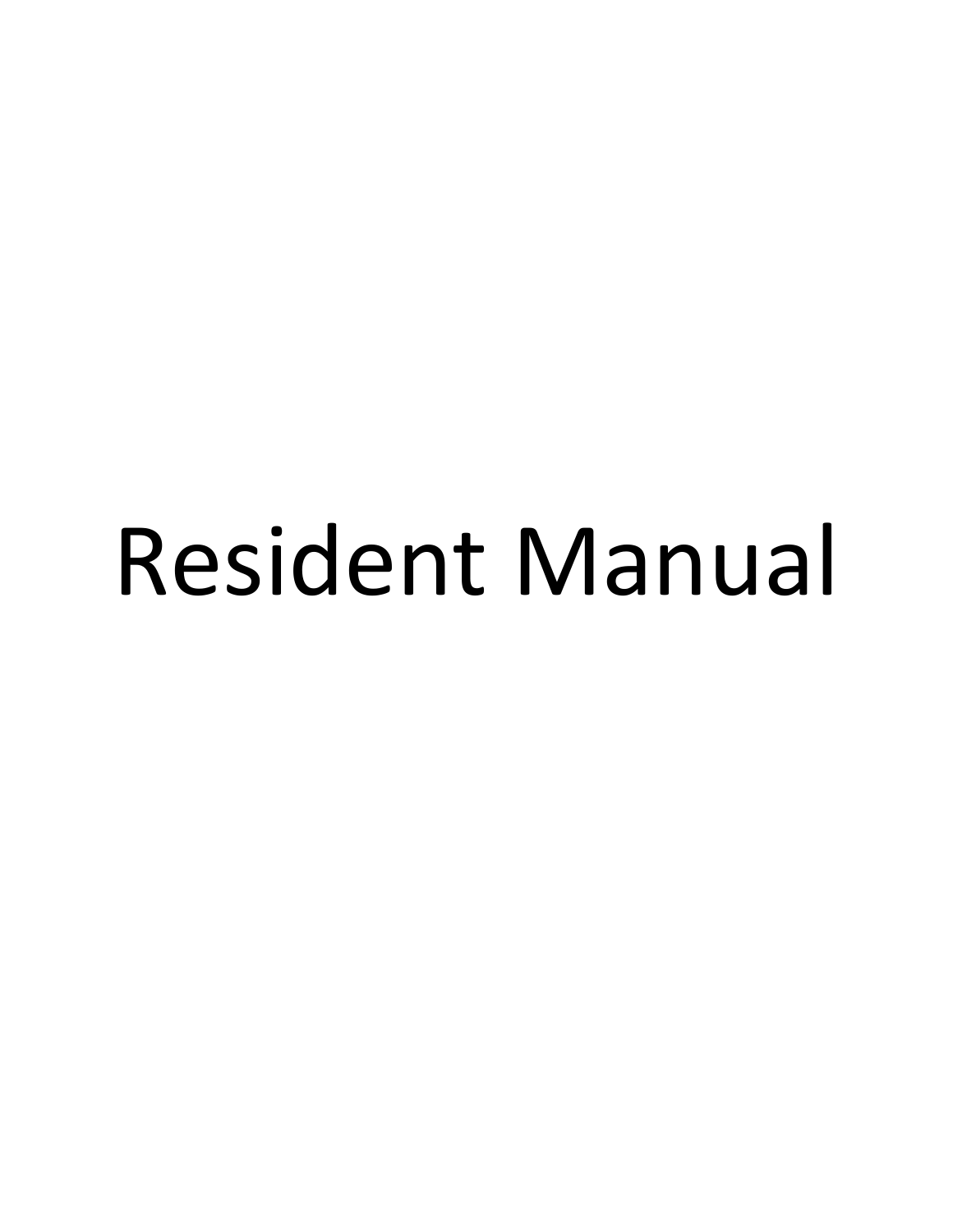### **Table of Contents**

| <b>Table of Contents</b>                     | 3         |
|----------------------------------------------|-----------|
| Introduction                                 | 4         |
| <b>About Freedom Followers Ministries</b>    | 4         |
| <b>Mission Statement</b>                     | 4         |
| FFM Residency                                | 5         |
| <b>Standards of Conduct</b>                  | $5 - 6$   |
| <b>Rules and Guidelines</b>                  | $7-9$     |
| Recovery and Drug/Alcohol Testing            | 10        |
| Resident Financial/Employment Responsibility | $10 - 11$ |
| Discipleship Graduation                      | 11        |
| <b>Resident Grievance</b>                    | $11 - 12$ |
| <b>Tenant Release Agreement</b>              | 13        |
| <b>Contract of Residency</b>                 | $14 - 15$ |
| Hold Harmless and Indemnity Agreement        | 16        |
| Release for Drug Screen/Test                 | 17        |
| <b>Meeting Attendance Sheet</b>              | 18        |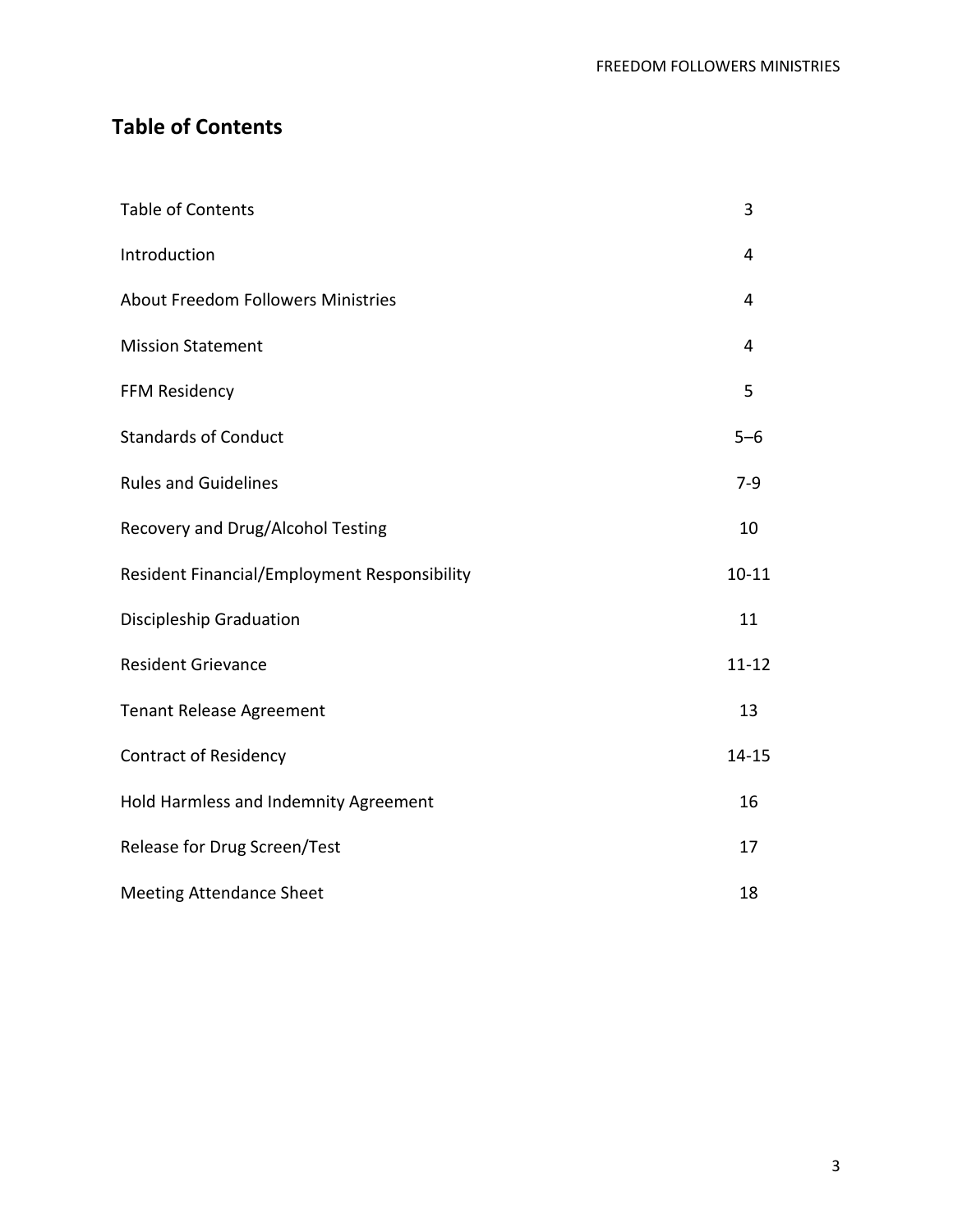#### **Introduction**

This Manual applies to FFM residents and is intended to provide guidelines and summary information and personnel policies, procedures, benefits, and rules of conduct. The policies and procedures governing the resident protect rights within that are fair, clearly stated and legally permissible.

The policies described herein are a predetermined course of action established as a guide for FFM homes.

It is important that you read and understand the requirements of the manual and comply with the standards established. Please talk with the FFM house manager if you have any questions or need additional information concerning any policy or procedure.

It is not possible to anticipate every situation that may arise at FFM or to provide information that answers every possible question. As a result, FFM reserves the right to modify, supplement, rescind, or revise any policy, benefit, or provision from time to time, with or without notice, for the safety of its residents.

#### **About Freedom Followers Ministries**

We strive to help individuals who feel like they've hit "rock bottom" and give them an opportunity to step up and develop the tools needed for long term recovery. Our hope is that through our own experiences of deliverance, and developing a personal relationship with God, we can lead people out of darkness into a life of love and fulfillment.

Our program is developed to break the chains of addiction and give everyone an opportunity to mentor others faced with the same paradox. We provide resources through our staff and our trusted partnerships with organizations within our community. We bring an awareness to the living, and powerful word of God – manifested through a personal relationship.

#### **Mission Statement**

Our mission is to reach, teach and inspire the broken hearted. Our goal is to provide a safe, nonjudgmental, loving home for each individual seeking freedom from addiction and a new way to live. Our primary purpose is to lead each individual out of darkness and ignite the fire of God using biblical principles with a 12-step program.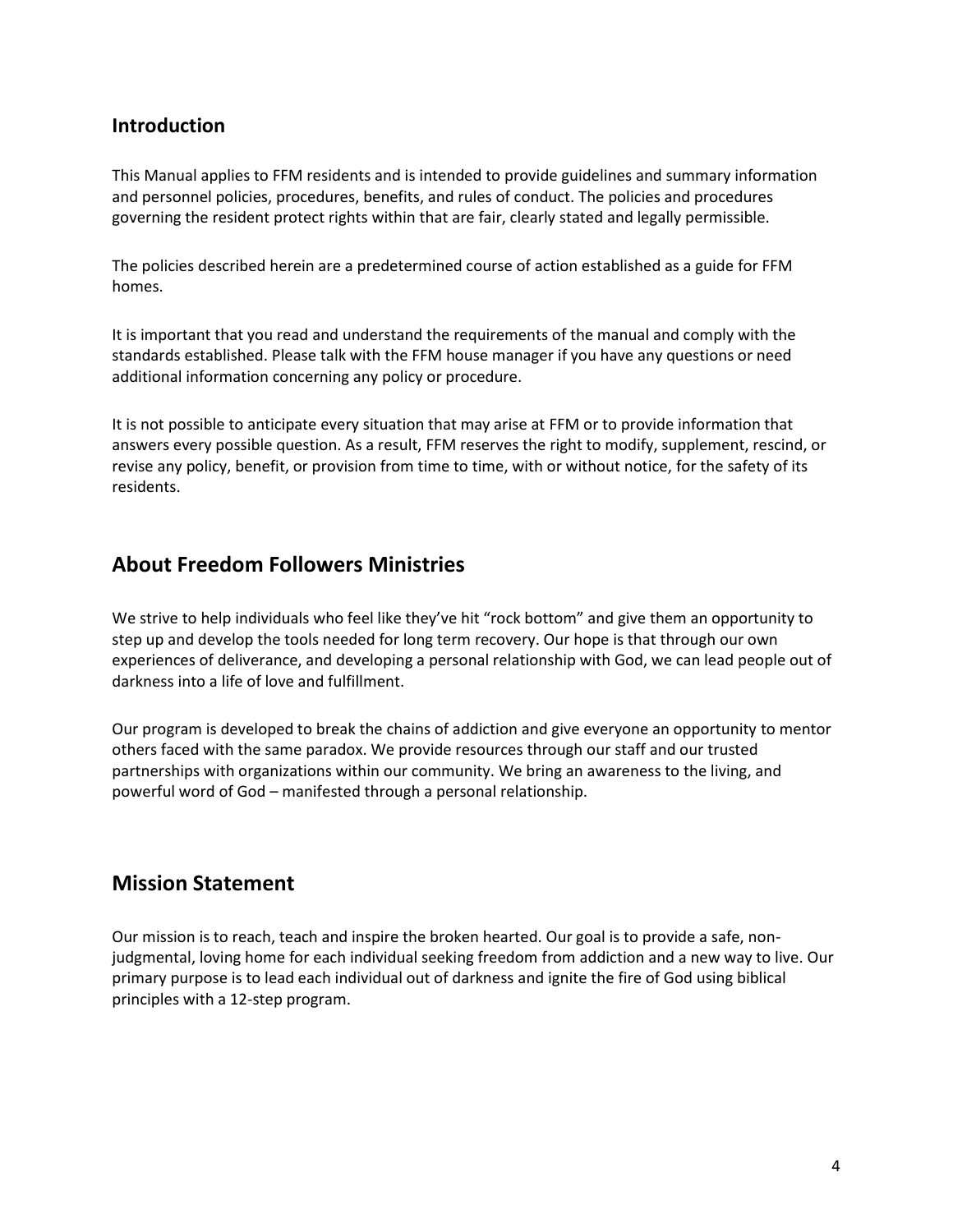#### **FFM Residency**

Residency is a mutual consent between the resident and FFM. The decision for residency will be based on completion and approval of an application. Application can take two weeks to process. Individual's observed behaviors within the institutions, jails, and recommendations from the courts or of those of integrity within our community or ministry programs will be considered. Both the resident and FFM have the right to terminate the residency at any time.

Within twenty-four (24) hours of residency FFM residents are required to:

- 1. Turn in signed Application for Freedom Followers Residency
- 2. Sign Tenant Release Agreement
- 3. Sign Contract of Residency
- 4. Sign Hold Harmless and Indemnity Agreement
- 5. Sign Release for Drug Screen/Test
- 6. Sign Resident Manual with house manager

Any violation of any rules and guidelines will result in a sanction. **Three sanctions will be an automatic dismissal from the home.**

#### **Standards of Conduct**

- 1. The standard residential program is twelve (12) months. Residents can stay past the 12-month period, if desired. The FFM house manager will inspect personal space before clearing a resident to move out.
- 2. Residents will be assigned to share space with a roommate unless individual rooms are available. Mutual respect is required by all residents.
- 3. Room checks will be constructed by FFM staff at any time. FFM will make every effort to respect the privacy of the individual and provide advance warning when possible. However, no advance warning is required; this is done as a courtesy.
- 4. All prescribed medications will be counted weekly by house manager and secured in a lockbox. Any resident caught using any prescribed medications/controlled substances unknown to the house manager or exceeding one day's dosage of prescribed medications will be evicted.
- 5. FFM is not, at any time, responsible for a resident's personal items/belongings. Residents are responsible for the security and safekeeping of their own personal items/belongings and are responsible to take their items/belongings when they depart. If, for any reason, this does not occur, the resident may contact the house manager of FFM regarding the retrieval/disposition of their personal items/belongings. FFM will not store personal belongings for more than thirty (30) days.
- 6. Any criminal acts committed while a resident at FFM house will result in immediate termination from the program.
- 7. FFM residents are not permitted on any other property within the community without permission from the owner of the property. Additionally, FFM residents must be accompanied by the property owner.
- 8. No illegal activity of any kind will ever be permitted or tolerated.
- 9. No pornography of any kind will ever be permitted or tolerated.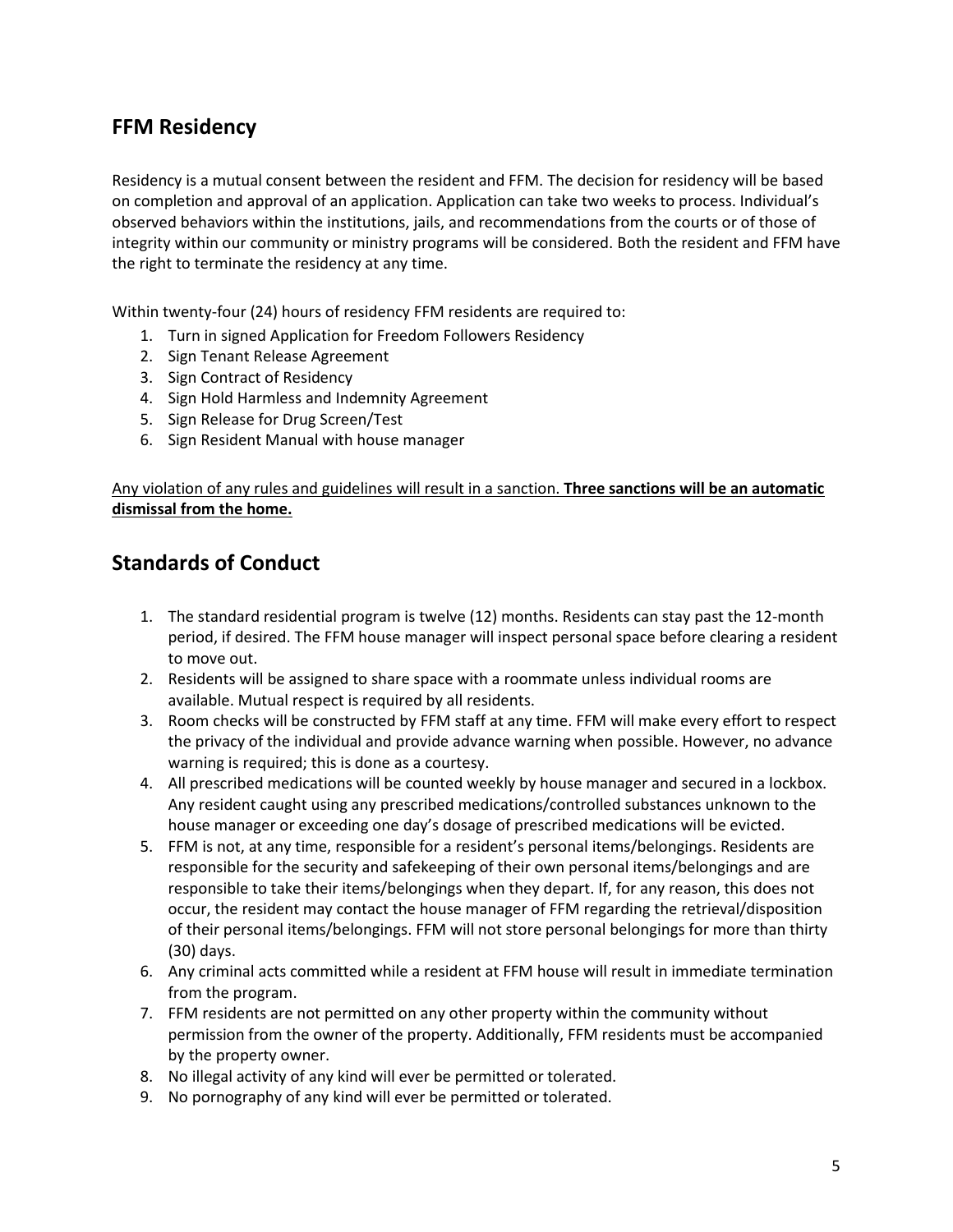- 10. No fighting, violence, menacing, or threats of violence of any kind will ever be permitted or tolerated.
- 11. Lying and stealing are strictly prohibited. If caught, you will be sanctioned.
- 12. Residents are required to purchase their own food. Residents are not allowed to share food with other residents unless agreed upon. Stealing food will be grounds for eviction.
- 13. No firearms or weapons of any kind will ever be permitted or tolerated.
- 14. Possession or consumption of alcohol or drugs will never be permitted or tolerated. Smoking is discouraged but allowed in designated areas.
- 15. Language should be polite and refrain from using swear words.
- 16. Dress appropriately and modestly. No gang style clothing, sagging pants, etc. will be tolerated.
- 17. Residents must always be clothed when leaving their rooms. Walking around in your under garments is not allowed.
- 18. FFM program strictly prohibits any sexual interactions of any kind within the home. This could result in a sanction or immediate eviction of residency.
- 19. Behavior considered to be a conflict of interest (i.e., sponsorship, employment, dating, etc.) between residents is prohibited.
- 20. Pets are not allowed.
- 21. Door codes will be given to each resident who lives in the FFM home. The FFM door code is not to be given to anyone not living in the home unless house manager permits. The door code will be changed immediately following the exit/move out of any house resident, despite any circumstances.
- 22. Romantic relationships are not allowed while living in the FFM home. Only if a woman is legally married and the courts deem it helpful for the relationships will couples be allowed to be in contact.
- 23. If friendships in the house appear unhealthy, then contact will be limited between individuals. That means there will be no running around outside of the homes and limited contact while in the home. Bad relationships are primarily the root of what has landed most women into this program and working toward healthy relationships is paramount to your success.
- 24. The decision to dismiss a resident from the FFM program is at the sole discretion of the FFM house manager and/or director.
- 25. Residents dismissed from the FFM program must immediately gather their belongings and leave the premises. The failure of the resident to do so will constitute criminal trespass and subject him or her to arrest. Time expansions may be granted case by case by house manager or director.
- 26. FFM cooperates fully with law enforcement authorities, including state and federal parole and probation officers. Failure to comply with drug court requirements, mental health court requirements, probation, parole, and community sentencing will result in immediate dismissal of the home. Disrespecting the program regulations that are keeping you out of prison is unacceptable and will not be tolerated.
- 27. FFM is not liable for any physical harm done by one resident to another. If one resident harms another resident, FFM will dismiss the assailant from the program immediately. However, it is up to the individual resident to file any criminal or civil charges against another person if the resident believes such action is warranted.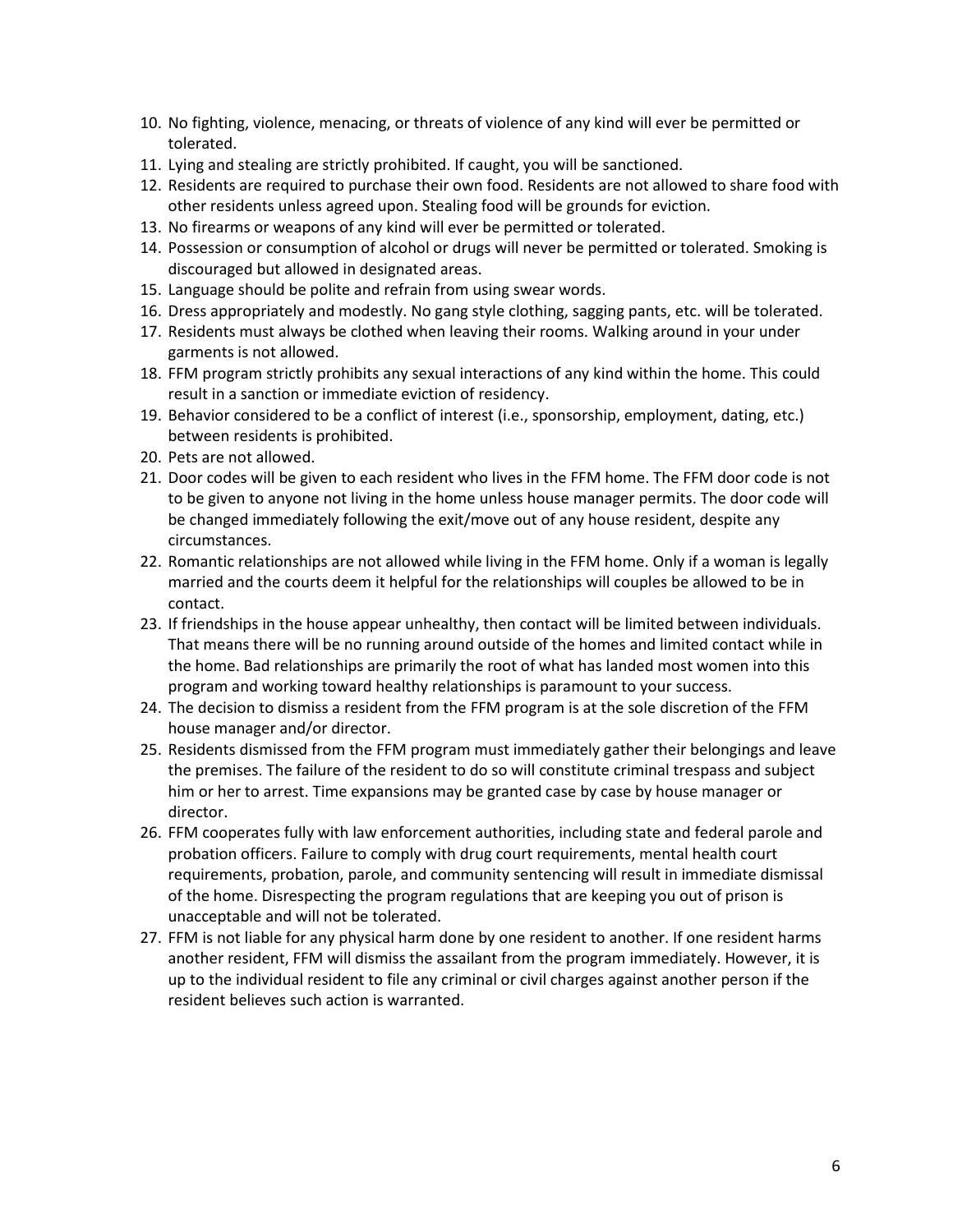#### **Rules and Guidelines**

- 1. Thermostat is to be adjusted by FFM house manager only.
- 2. Sleeping in common areas is prohibited.
- 3. Residents will be given designated refrigerator space and required to always keep clean.
- 4. Residents will be given a designated cupboard area to keep nonperishable items and required to always keep clean and organized.
- 5. Residents are not permitted in any bedroom other than their own without permission from the resident(s) residing in that room; they must also be accompanied by the permitted resident.
- 6. Any maintenance or repair, damage or hazards will be reported immediately to the FFM house manager. No structural changes may be made on the premises, inside or out under any circumstances.
- 7. All furnishings and other property on the premises that belong to the landlord and/or FFM are not to be moved, damaged, or removed.
- 8. The premises will be always kept neat and clean. Weekly chores will be designated to each resident as well as a daily kitchen schedule. Chores and will be checked by the house manager twice a week. Failure to comply with weekly chore list and kitchen schedule can result in fines from \$25 to \$100.
- 9. Beds are required to be made at all times unless currently being slept in.
- 10. Residence bedrooms are to be kept clean and organized at all times. If bedrooms are not up to FFM standard, fines will be given.
- 11. Washers and dryers are for residents use only. Residents will be designated laundry times and are not to leave any laundry in the washer or dryer after their designated laundry time.
- 12. All common areas will be kept free and clear of personal belongings.
- 13. All FFM houses will be fully furnished; therefore, all personals belongings brought into the house by residents need to be approved by the house manager beforehand.
- 14. All doors are to be kept locked at all times.
- 15. All residents of FFM house will have a curfew of 10 PM on Sunday through Thursday and 12 AM (midnight) on Friday and Saturday, following thirty (30) day probation period.
- 16 Curfew during the thirty (30) day probation period will be 9 PM Sunday through Thursday and 10 PM on Friday and Saturday. Curfews will be adjusted case by case per house manager for recovery meetings, holidays, church services and/or employment schedules.
- 17 "Quiet Hours" are in effect between 10 PM and 7 AM, every night, regardless of whether it is a weeknight or a weekend. During these hours, keep noise levels to a minimum. No outside activities are permitted during quiet hours.
- 18 Residents and visitors are expected to always follow FFM house rules. Only those visitors approved by the house manager or director are permitted on the property. All residents need to be notified of any visitors coming into the home. If any residents have issues with any visitors, this will be taking into consideration with house manager or director before said visitors enter the home.
- 19 All overnight visitors need to be approved by house manager or director. No overnight visitors are permitted if a balance is owed to the house. Visitation with children of any FFM resident will be accepted case by case depending on circumstances.
- 20 Visitors are allowed between the hours of 8 AM 10 PM Sunday through Thursday and 8 AM 12 AM (midnight) on Friday and Saturday. All visitors must be able to produce a clean drug and alcohol screening before entering the home and are subject to random drug and alcohol screenings while visiting any FFM home.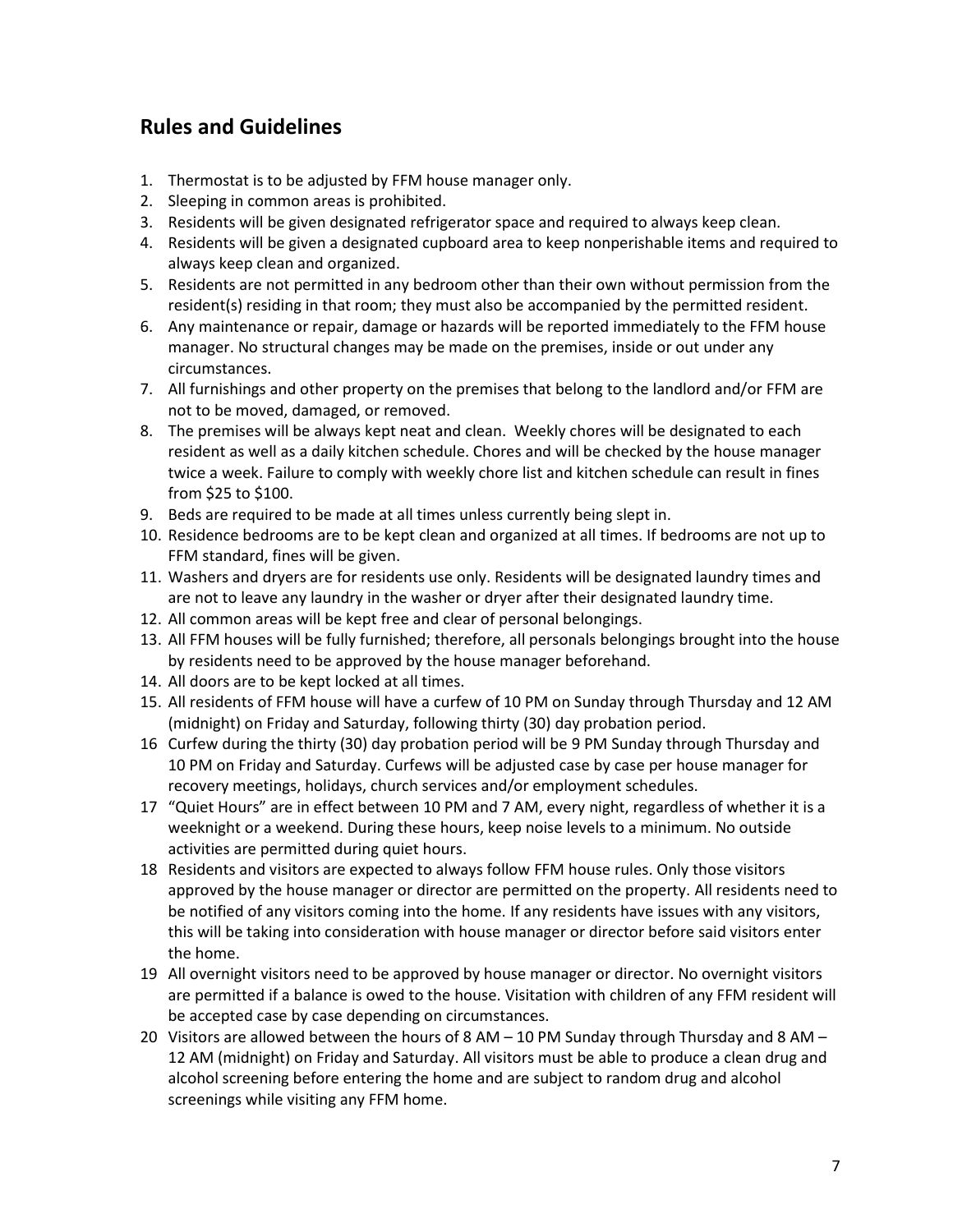- 21 Male visitors are not allowed at the home unless approved by FFM director.
- 22 Visitation with children is highly encouraged. Guidelines for children visiting are as follows: •Children can spend the night a maximum of 4 nights a month.

•Children can visit their parents who reside in an FFM home 8 hours a week For all children visiting a FFM home 7pm is curfew therefore all children will need to be leaving the home by 7pm.

•During the weekends when children spend the night, they need to have their baths and be in the room with their parents no later than 10pm.

•Children are the responsibility of the parent they are visiting. No other resident will be permitted to look after another resident's child.

- 23 Each resident is financially responsible for any damage caused by a visitor.
- 24 No visitors will be allowed in the FFM house when the resident is not home.
- 25 If residents plan to entertain visitors, they are to use community living areas. Use common courtesy since others may have visitors as well.
- 26 Residents are to clean up after using the community room, and guests are to leave at curfew.
- 27 An authorized absence from the FFM home is time away from the program to cover special circumstances occurring in the resident's life. Any resident who stays past curfew or overnight at a place other than FFM home without an approved absence will be deemed having broken curfew, and house guidelines. Breaking FFM house guidelines is grounds for termination or could result in a probation period. Infractions will be dealt with on a case-by-case basis.

The following conditions may qualify for an authorized absence:

- 1. Holidays An authorized absence for Holidays which include Easter, Thanksgiving, Christmas Eve and Christmas Day.
- 2. Personal Leave An authorized absence for a personal reason that is not medically related. Residents who return to FFM home at the end of a personal leave will normally return to their former resident status.
- 3. Medical Leave An authorized absence for a resident illness or disability. Written requests for medical leave will normally be granted to eligible residents who present a physician's written statement that certifies the need for the leave and an estimated length of time. At any time during a medical leave of absence, a resident may be asked to provide medical evidence of disability. Although FFM does not guarantee reinstatement in all cases, residents on medical leave who return to residency immediately following the end of an approved leave with a physician's written release verifying that they are able to safely resume residency will normally be returned to their former resident status.
- 4. Overnights All residents following thirty (30) days probation period will be granted two (2) overnights a week. After a resident has completed a discipleship program and has attained one (1) year clean from drugs and alcohol, they will be granted an additional overnight weekly, for a total of three (3) nights a week. All overnights outside of the FFM home will need to be approved by house manager. All residents are subject to drug and alcohol screenings after returning to FFM home from an overnight. Extensions can be approved by house manager case by case for family vacations, church, and recovery approved events. **No overnight passes will be granted if a balance is owed to the house.**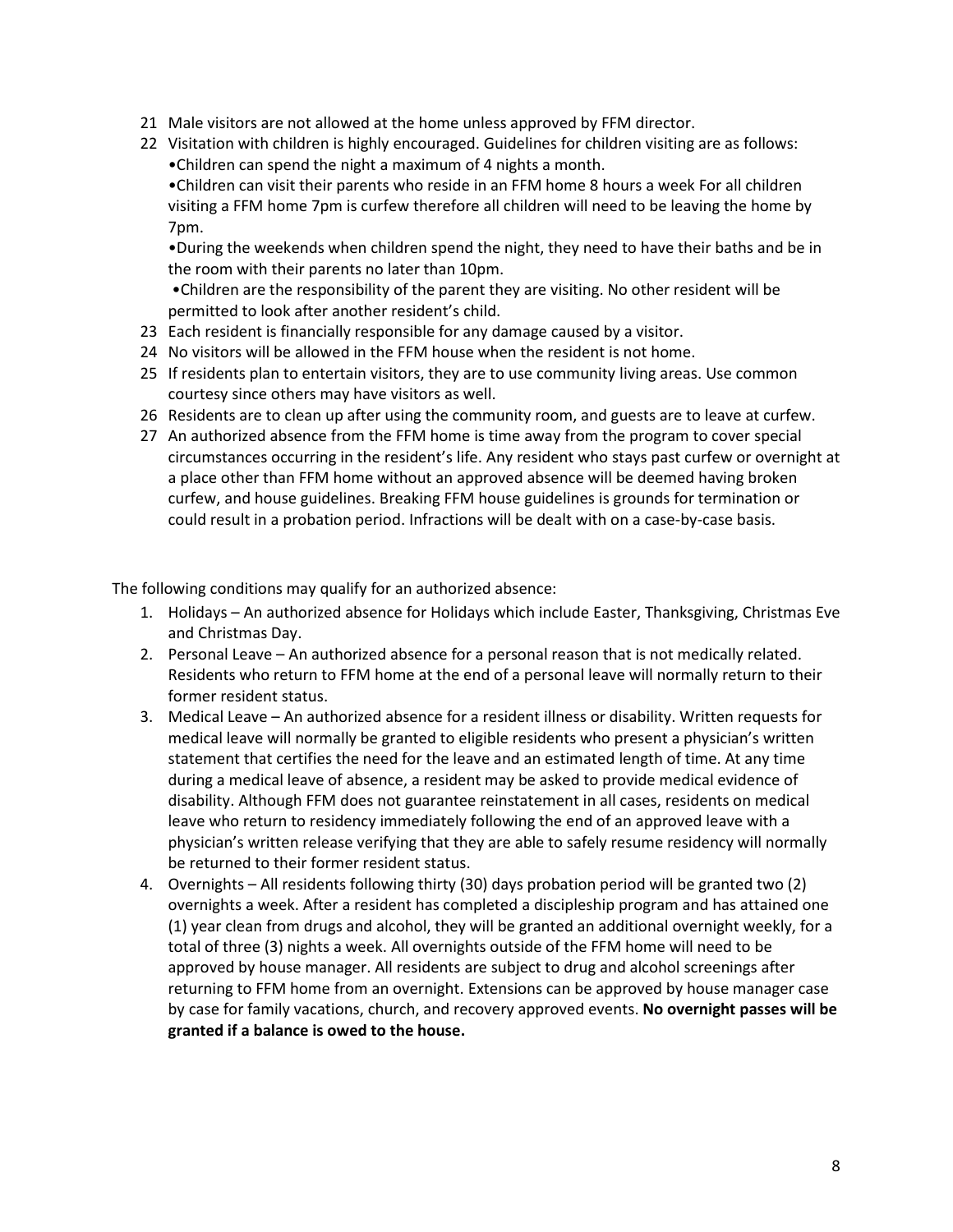The following provisions apply to all requests for an authorized absence:

- 1. No authorized absence passes are given to residents during their first thirty (30) days in the program.
- 2. Authorized absence requests must be made to the house manager stating the reason for the leave, as well as the beginning and end dates, and time of day.
- 3. Requests will be granted at the discretion of the FFM house manager and approved by the director, based on the facts and circumstances surrounding each individual request.
- 4. A request for an extension of an authorized absence must be made to house manager prior to the expiration date of the original leave, and when appropriate, must be accompanied by a physician's written statement that certifies the need for the extension.
- 5. Failure to return to the FFM home following an approved authorized absence can be considered a voluntary termination of residency.
- 6. Residents on authorized absence must communicate with the FFM house manager on a regular basis, at least once a day, regarding their status and anticipated return.
- 7. Residents who falsify the reason for their authorized absence will be subject to disciplinary action, which could include possible termination of residency.

All residents are required to attend scheduled events, to include but not limited to the following:

- 1. Residents are required to attend a church service at least once per week. **Weekly church services are mandatory.** Residents are encouraged to find a home church that they are comfortable with.
- 2. Residents are required to attend and participate in four (4) 12-step or Celebrate Recovery meetings weekly. There is zero tolerance for missing meetings. **Missing meetings will result in a sanction.** Women are required to become involved in small group within the church to establish new relationships within the community. Celebrate Recovery/Cedar Point Recover times are made available. Signed meeting sheets are required to show proof of attendance and are to be turned in each week at house meetings.
	- Monday Nights at Cedar Point at 1660 N. Lynn Riggs, from 7pm to 9:30 meals served on the first Monday of the month only •
	- Tuesday Nights at First United Methodist at 1615 N. Hwy 88, begins with a meal at 6pm •
	- Wednesday Nights at First Baptist at 107 E. Will Rogers Blvd, begins with a meal at 5:30pm
- 3. Residents are required to attend and participate in discipleship program. Residents will be encouraged to attend other support groups within the community to assist in their recovery.
- 4. FFM House Meetings are required by each resident weekly. This meeting will consist of:
	- Discussing financial obligations
	- All house related issues, requests, and concerns
- 5. All residents are required to comply with all outpatient services that are not included in the FFM program, if applicable.

Any resident unwilling to participate in these programs, in whole or in part, has in effect broken his or her agreement with Freedom Followers Ministries and is subject to dismissal from the program.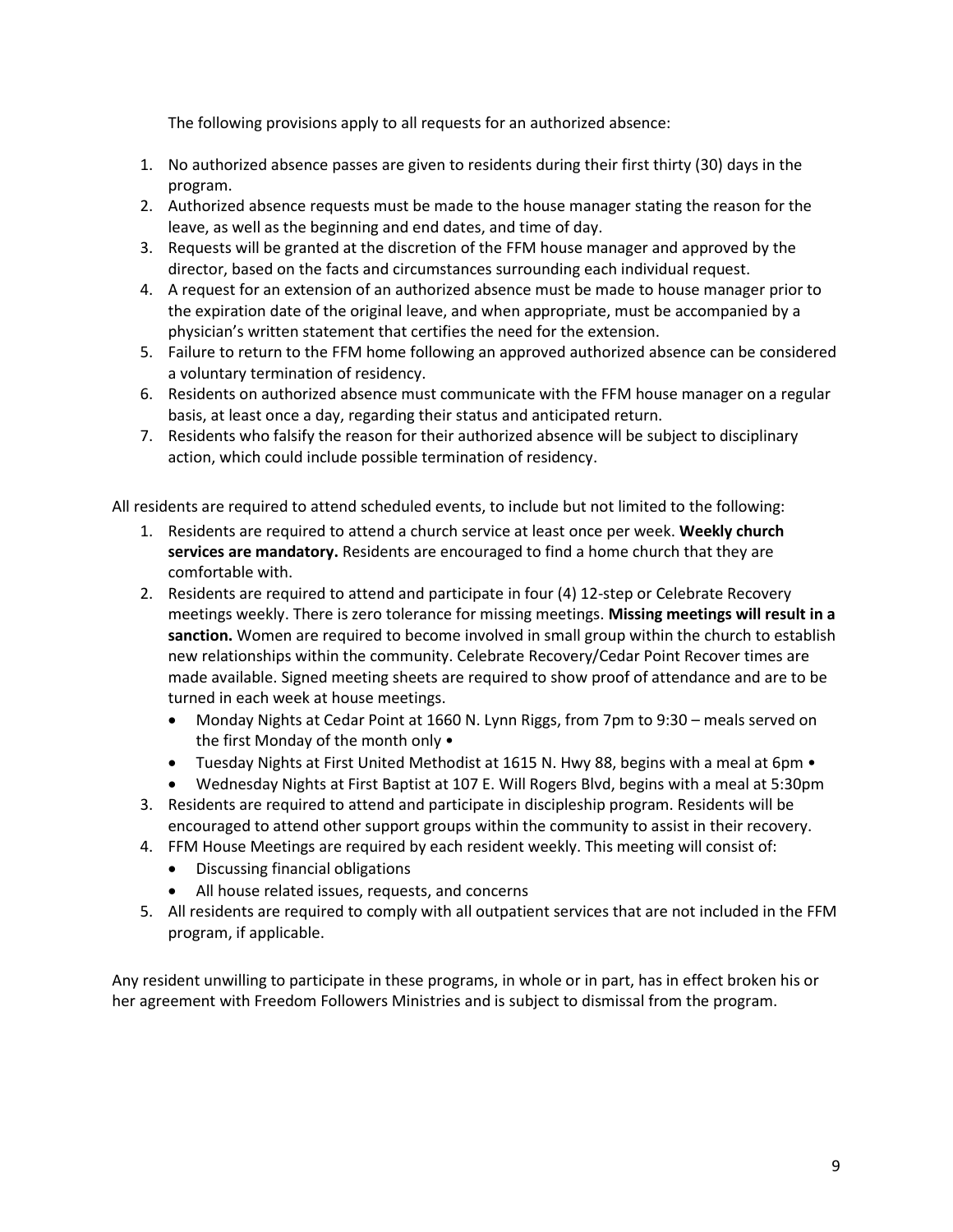#### **Recovery and Drug/Alcohol Testing**

- 1. Each resident makes the covenant agreement "I will refrain from the use of any mind or moodaltering substances not prescribed by my physician and will use prescribed medications as instructed by a physician."
- 2. The resident further agrees "I will submit myself to random urinalysis and/or other standard drug and alcohol testing at local drug testing facility as deemed appropriate by the staff. Drug test will be at the expense of the resident and will follow all guidelines required by staff and drug test facilities. "I understand refusal to submit to a UA is considered a positive test result, and I will accept the consequences."
- 3. When requested by the FFM house manager, the resident must produce a urine specimen within one (1) hour after the request is made. Delaying beyond a reasonable period of time can be deemed a refusal. All tests will be done at local drug test facilities. If facilities are closed or cannot perform the test, the FFM home staff who is the same sex as the resident being asked to produce the urine specimen is to accompany the resident to the restroom and remain in the general proximity of the resident as they produce the specimen. As soon as is reasonably possible after the urine specimen is collected, one of the FFM staff is to conduct the urine test. The urine test is to be conducted in the presence of at least one other FFM home staff and the resident from whom the specimen was obtained. If the test cannot be done under these circumstances, then the specimen should be sealed and locked up until the earliest opportunity arises to conduct the drug screening test.
- 4. Residents who have a confirmed positive drug and alcohol test will be asked to leave the premises immediately and cannot return for a minimum of two (2) weeks. If the resident produces positive drug and alcohol test, they will be required to complete all requirements suggested by FFM staff for readmission to the program.

#### **Resident Financial/Employment Responsibility**

- 1. Residents are required to pay \$100.00 non-refundable deposit as well as the first two weeks of rent in the amount of \$250.00 upon entering the program.
- 2. If residents choose to leave before completing the program with a positive balance, the remaining balance will not be refunded to the resident. (Emergency situations will be considered.)
- 3. Residents are required attain full time employment within 30 days of residency at FFM home. Resources will be provided to the resident to assist in writing resumes, pre-employment, and employment services.
- 4. Residents will be required to be out of the home from 8 AM to 5 PM, Monday through Friday actively seeking employment.
- 5. Residents are required to keep the staff advised as to their employment status and/or changes.
- 6. Residents will be responsible to pay \$125.00 weekly in addition to the cost of drug and alcohol testing at Rogers County Drug Abuse Program. All rent will be collected at weekly house meeting by FFM house director. Payments must be provided by money order, cashier's check, Cash App, PayPal, or cash.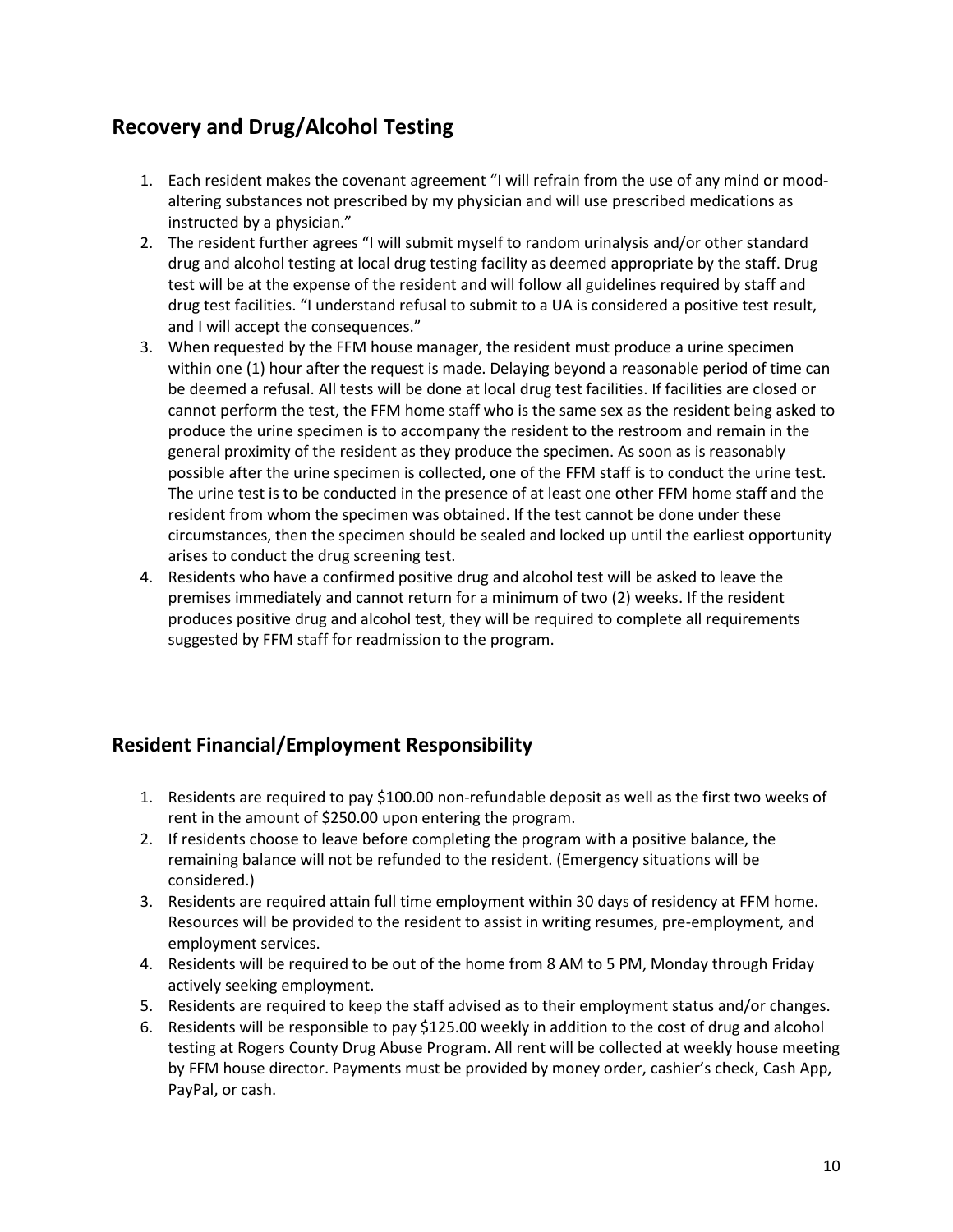- 7. All weekly rent will be paid in advance. The weeks for rent start on Sunday and end on Saturday. All rent received will cover the week following the house meeting.
- 8. Residents who get more than 2 weeks behind on their rent are required to be put on a rental contract and can face eviction. Rent will be required. Inability to pay rent will be addressed individually and expectations will be made clear. Absence of rent after conversation will result in eviction. For those who receive disability rent is required at the beginning of the month and 20 hours a week of volunteering is expected. Those who do not abide by this rule will have a meeting and discuss problems and solution, failure to pay after the meeting is an automatic dismissal.
- 9. Residents are encouraged to put \$25 a week in savings.
- 10. Residents will be provided with resources to assist in credit building, budgeting, managing personal finances, balancing a checkbook and all other financial education needs.
- 11. Residents are not to borrow money from staff, volunteers, or other residents.
- 12. Residents are not to loan money to any other resident, staff, or volunteers.
- 13. Any residents caught stealing money can face behavioral contract and/or eviction.

#### **Discipleship Graduation**

- 1. Residents that complete the FFM discipleship program will be given a graduation and a certificate showing completion of discipleship.
- 2. Residents that complete the discipleship program will be mentored on how to start their own discipleship program.
- 3. Residents will be given materials and tools needed to facilitate their discipleship program.

#### **Resident Grievance**

Grievances should be handled Biblically:

*"If your bother sins against you, go and tell him his fault, between you and him alone. If he listens to you, you have gained a brother. But if he does not listen, take one or two others along with you, that every charge may be established by the evidence of two or three witnesses. If he refuses to listen to them, tell it to the church. And if he refuses to listen even to the church, let him be to you as a Gentile and a tax collector."*

#### *Matthew 18:15-17*

- Discuss the matter in private with the resident.
- Have a meeting which includes the FFM house manager and the resident.
- Bring the matter up before the entire community.
- Take the issue to the FFM house manager.

If the issue does still does not get resolved, resort to the following steps:

**Step 1**: If a resident has a criticism of or complaint against a FFM staff member or other resident, the resident may file a grievance with the house manager. This is a verbal and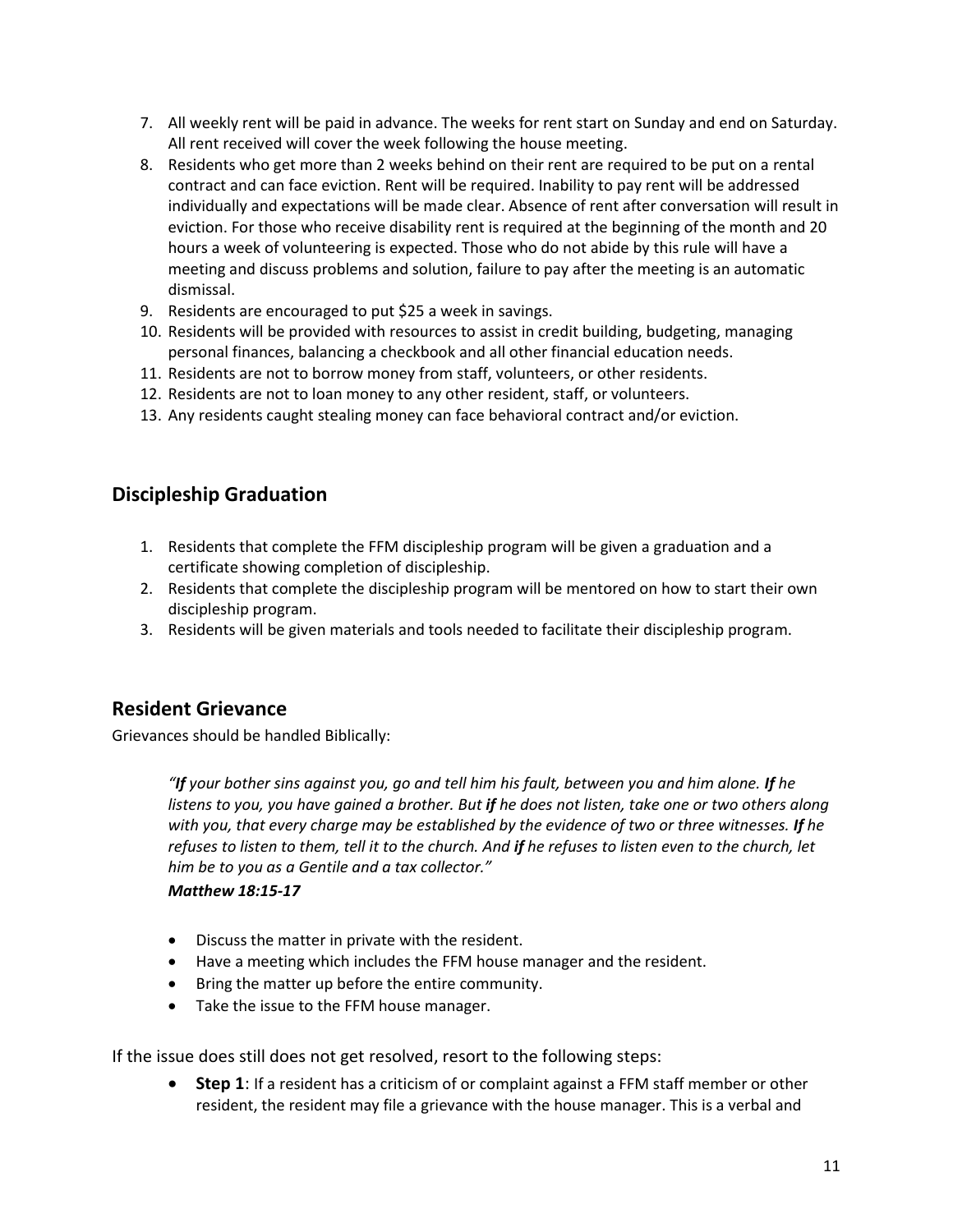writing complaint for airing grievances and does not in any way represent a legal claim against Freedom Followers Ministries. If grievance is referring to house manager, skip step one and go directly to step 2.

- **Step 2**: If a resident files a grievance, house manager must bring it to the attention of the Freedom Followers Ministries director via phone and email.
	- (918)805-5769
	- Freedomfollowers.ministries@gmail.com
- **Step 3**: FFM director will speak one on one with resident and come up with 3 action steps to resolve issue.
- **Step 4**: Once the resident completes all 3 action steps, if the issue still exists, please follow the link to file a grievance with Oklahoma Alliance for Recovery Residences.
	- https://okarr.org/contact/file-a-grievance/

By signing below, I acknowledge that I have read and understand the guidelines and rules stated above in the Residence Manual. I also understand that by signing and initialing this document, I agree to abide by the guidelines and rules that Freedom Followers Ministries has set out.

Print:\_\_\_\_\_\_\_\_\_\_\_\_\_\_\_\_\_\_\_\_\_\_\_\_\_\_\_\_\_\_\_\_\_\_\_\_\_\_\_\_\_\_\_\_\_\_\_\_\_

Signature:\_\_\_\_\_\_\_\_\_\_\_\_\_\_\_\_\_\_\_\_\_\_\_\_\_\_\_\_\_\_\_\_\_\_\_\_\_\_\_\_\_\_\_\_\_\_ Date:\_\_\_\_\_\_\_\_\_\_\_\_\_\_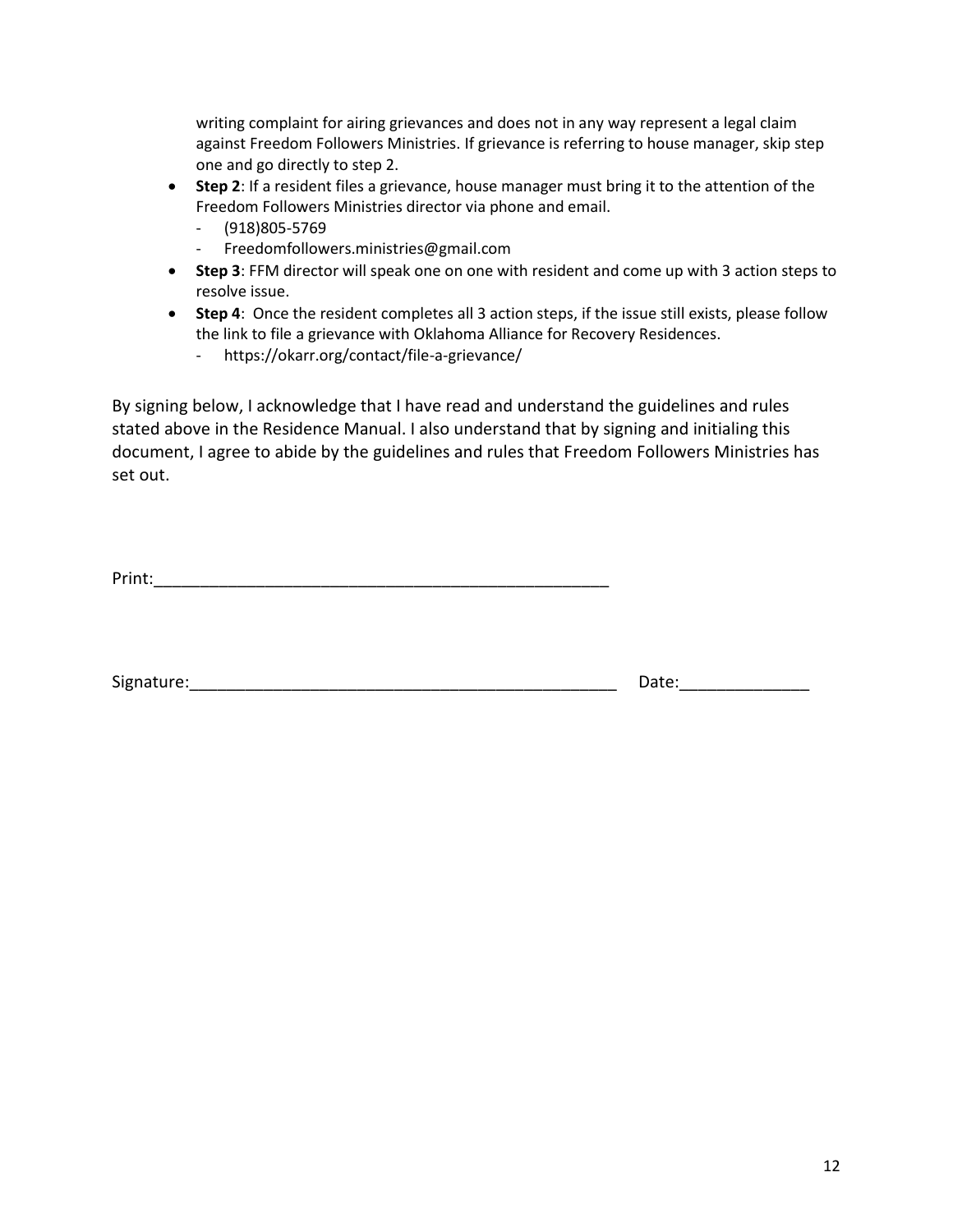*Freedom Followers Ministries* 

(918)805-5769 Freedomfollowers.ministries@gmail.com

#### **Tenant Release Agreement**

The following terms and agreement are to be read and fully understood by the undersigned tenant of Freedom Followers Ministries program.

1. Freedom Followers Ministries is providing the undersigned tenant, \_\_\_\_\_\_\_\_\_\_\_\_\_\_\_\_\_\_\_\_\_\_\_\_\_\_\_\_ a

place to reside in their recovery living home located at \_\_\_\_\_\_\_\_\_\_\_\_\_\_\_\_\_\_\_\_\_\_\_\_\_\_\_\_\_\_

\_\_\_\_\_\_\_\_\_\_\_\_\_\_\_\_\_\_\_\_\_\_\_\_\_\_\_\_ in return for a \$350.00 non-refundable deposit and move in fee. This covers first two weeks rent.

- 2. The undersigned understands that they shall live in the home under the agreed upon contractual terms and rules as provided and explained and may terminate their residence at any time.
- 3. Freedom Followers Ministries is providing a recovery living home only and does not restrict the undersigned from making their own personal choices as long as they do not violate facility rules as outlined in their contract for residence.
- 4. Freedom Followers Ministries will provide a furnished home in normal condition, and shall not be held liable by the undersigned for any injury or loss to the tenant, or their belongings. The undersigned, by and through their signature, acknowledges that they are responsible for any injury or accident and will forever hold harmless Freedom Followers Ministries unless said provider is negligent in the cause of the loss.
- 5. The undersigned understands that Freedom Followers Ministries carries only insurance to cover the dwelling and business assets located in the dwelling.
- 6. The undersigned will immediately notify Freedom Followers Ministries, in writing, of any incident resulting in injury or loss. This will include a full accounting of the incident details.

Signed and dated this \_\_\_\_\_\_\_\_\_\_\_\_\_\_\_\_day of \_\_\_\_\_\_\_\_\_\_\_\_\_\_\_\_\_\_\_\_\_\_\_\_\_\_, 20\_\_\_\_\_\_\_.

Signature\_\_\_\_\_\_\_\_\_\_\_\_\_\_\_\_\_\_\_\_\_\_\_\_\_\_\_\_\_\_\_\_\_\_\_\_\_\_\_\_\_\_\_\_\_\_\_\_\_\_\_

Print\_\_\_\_\_\_\_\_\_\_\_\_\_\_\_\_\_\_\_\_\_\_\_\_\_\_\_\_\_\_\_\_\_\_\_\_\_\_\_\_\_\_\_\_\_\_\_\_\_\_\_\_\_\_\_

Freedom Followers Ministries Witness\_\_\_\_\_\_\_\_\_\_\_\_\_\_\_\_\_\_\_\_\_\_\_\_\_\_\_\_\_\_\_\_\_\_\_\_\_\_\_\_\_\_\_\_\_\_\_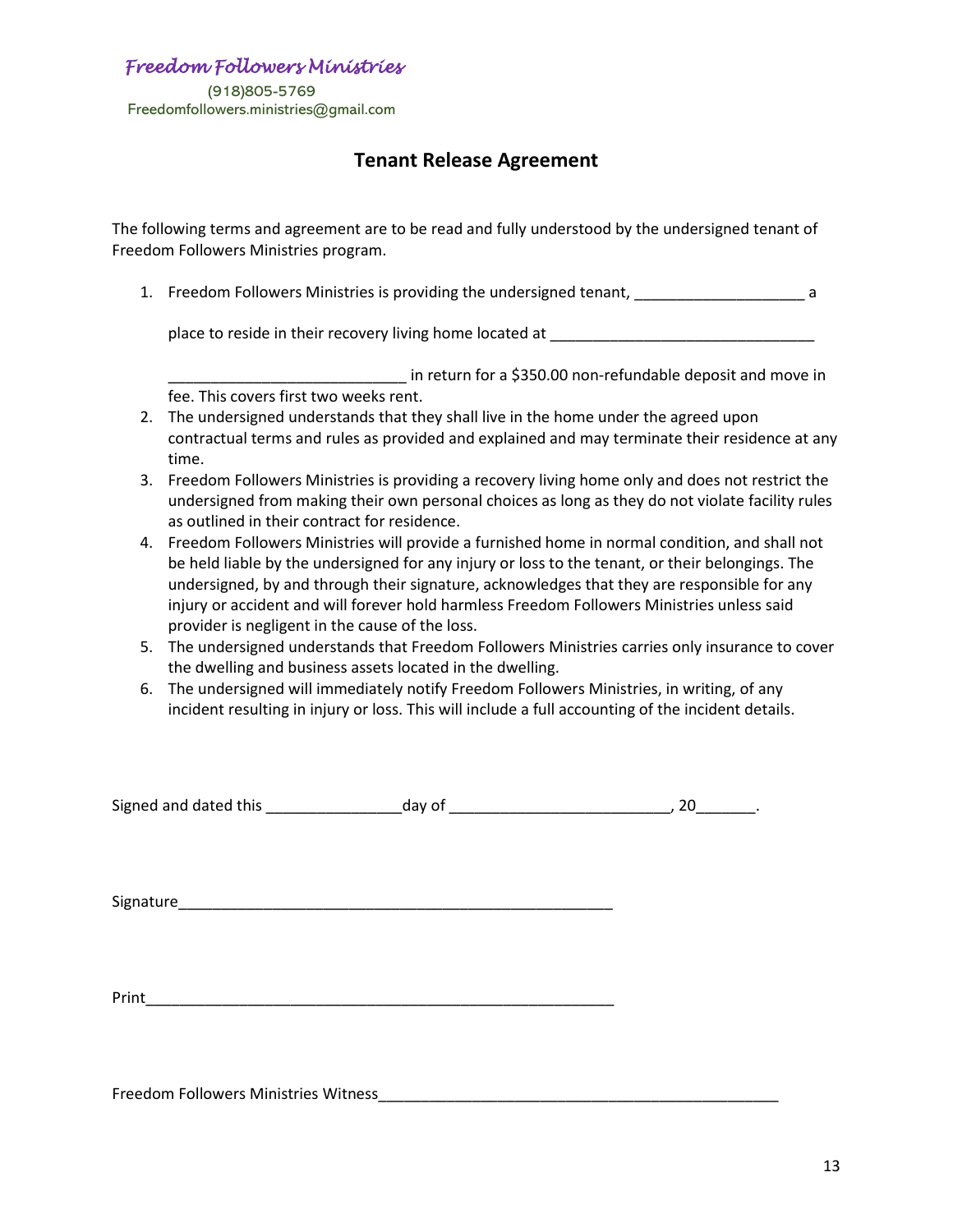(918)805-5769 *Freedom Followers Ministries* 

Freedomfollowers.ministries@gmail.com

#### **Contract of Residency**

Freedom Followers Ministries is a faith-based recovery home for individuals who are recovering from alcohol or substance abuse. Residents are subject to substance testing at any time while living at Freedom Followers Ministries house. **The use, and/or possession of drugs and/or alcohol is grounds for immediate expulsion.** 

All policies and procedures outlined within this contract and any applicable subsequent amendments are in full force and effect during resident's entire residency and Freedom Followers Ministries house unless specifically defined within a subsection of this contract. Violation of any policy or procedure outline within this contract and any applicable subsequent amendments will result in disciplinary actions included, but no limited to, fines, house probation/restriction, and possible expulsion.

Upon 24 hours of arrival:

- 1. Resident will commence a 30-day probation period.
- 2. Read and sign Resident Manual.
- 3. Read and sign Contract of Residency.
- 4. Read and sign Hold Harmless and Indemnity Agreement.
- 5. Read and sign Release for Drug Screen/Test.
- 6. Complete a drug and alcohol analysis. *(Positive results to drug/alcohol testing will not necessarily prevent admission into the program.)*
- 7. Pay a non-refundable deposit in the amount of \$100.00.
- 8. Pay first two weeks rent in the amount of \$250.00.

During initial 30 days of residency:

- 1. No visits are permitted on or off premises unless prior approval is received from the house manager.
- 2. Employment and/or school schedule must be obtained within 30 days of initial date of residency.
- 3. Resident may not have any overnight stays off premises in the first 30 days.
- 4. Residents are to be in the home by 9:00 PM 7:00 AM on Sunday through Thursday and 10:00 PM – 7:00 AM on Friday and Saturday.
- 5. Resident must sign in and out when leaving or arriving at the house.
- 6. Resident must select a Home Group.
- 7. Resident must select a Sponsor.
- 8. Resident must select a home church that they are comfortable with.
- 9. Resident will meet with FFM mentor to start program planning.
- 10. A signature must be obtained for each AA/NA/CR/OO meeting attended.
- 11. Resident is to attend 1 meeting a day within the first 30 days of residency.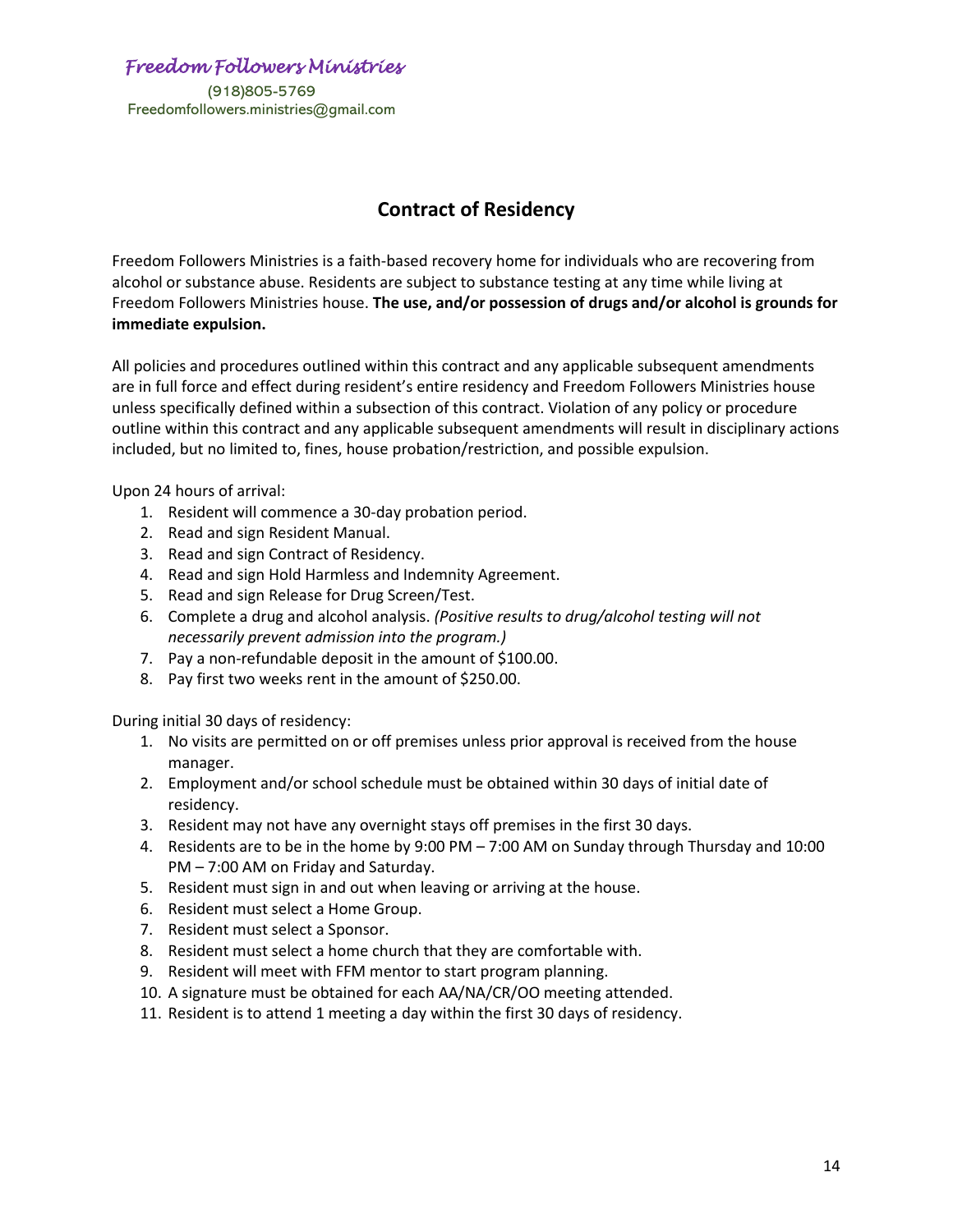12. An individual consultation with the house manager will be completed at the end of the initial 30 days to determine the status of your probationary period and to review house policy and procedures.

Expense Responsibility:

1. Rent is \$125/week, in addition to drug and alcohol test, and will collected each week at house meetings. This will include all utilities.

Resident must respect the anonymity of all residents. Resident and House business is confidential and must not be discussed outside of the house. Violation of this policy will be grounds for behavioral contract or immediate expulsion.

This contract and rules are subject to change without prior notice by Owner or House Manager at any time.

My signature below signifies that I have read and understand the terms and conditions set forth in this contract and I agree to abide by them:

| Signature:                                                                                   | Date: |
|----------------------------------------------------------------------------------------------|-------|
| Witness:                                                                                     | Date: |
| House Manager:<br>the control of the control of the control of the control of the control of | Date: |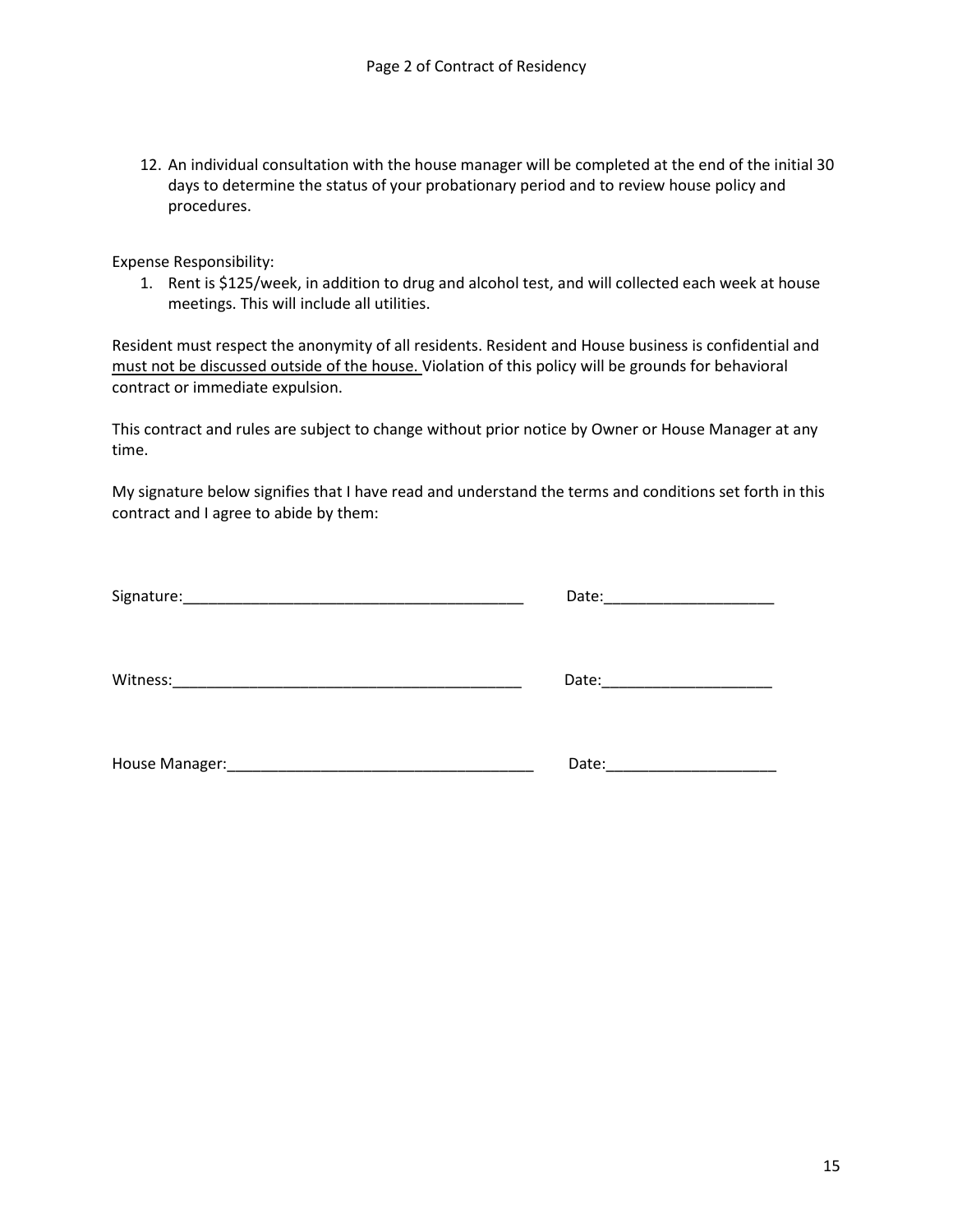(918)805-5769 Freedomfollowers.ministries@gmail.com *Freedom Followers Ministries* 

#### **Hold Harmless and Indemnity Agreement**

I, \_\_\_\_\_\_\_\_\_\_\_\_\_\_\_\_\_\_\_\_\_\_\_\_\_\_\_\_\_\_\_\_\_\_\_\_\_\_\_\_\_\_\_\_\_\_\_ a resident of the Freedom Followers Ministries program, herein enters into an agreement as a result of acceptance into the Freedom Followers Ministries program, does Hold Harmless and Indemnify Freedom Followers Ministries program and its staff from any and all damages either actual or implied that may result from any action that may occur as a result of my enrollment in this program.

The above-mentioned parties shall not be held responsible for any actions that may occur during my residency, while in transit to or from residency or any action or occurrence either on or off the program grounds.

I also agree that I am not an agent or representative of the Freedom Followers Ministries program and that any action that may result from any representation of these parties shall be at my own risk.

I also understand that I am not covered by health insurance or Workers Compensation Insurance coverage, and that any and all medical coverage shall be my own responsibility.

I agree that in the event of any civil or tort action that may be brought against any of the listed programs that I will indemnify all parties for the full cost of any fees, or other costs that may be incurred.

This agreement shall be binding for the full course of my enrollment in this program and for an additional period not to exceed the statute of limitations for the filing of any such actions.

| By my signature below I have set my hand this | day of |  |
|-----------------------------------------------|--------|--|
| 20                                            |        |  |

| $\sim$<br>، ب<br>nr |  |
|---------------------|--|
|                     |  |

Witness **Example 2** and the set of the set of the set of the set of the set of the set of the set of the set of the set of the set of the set of the set of the set of the set of the set of the set of the set of the set of

**Release for Drug Screen/Test**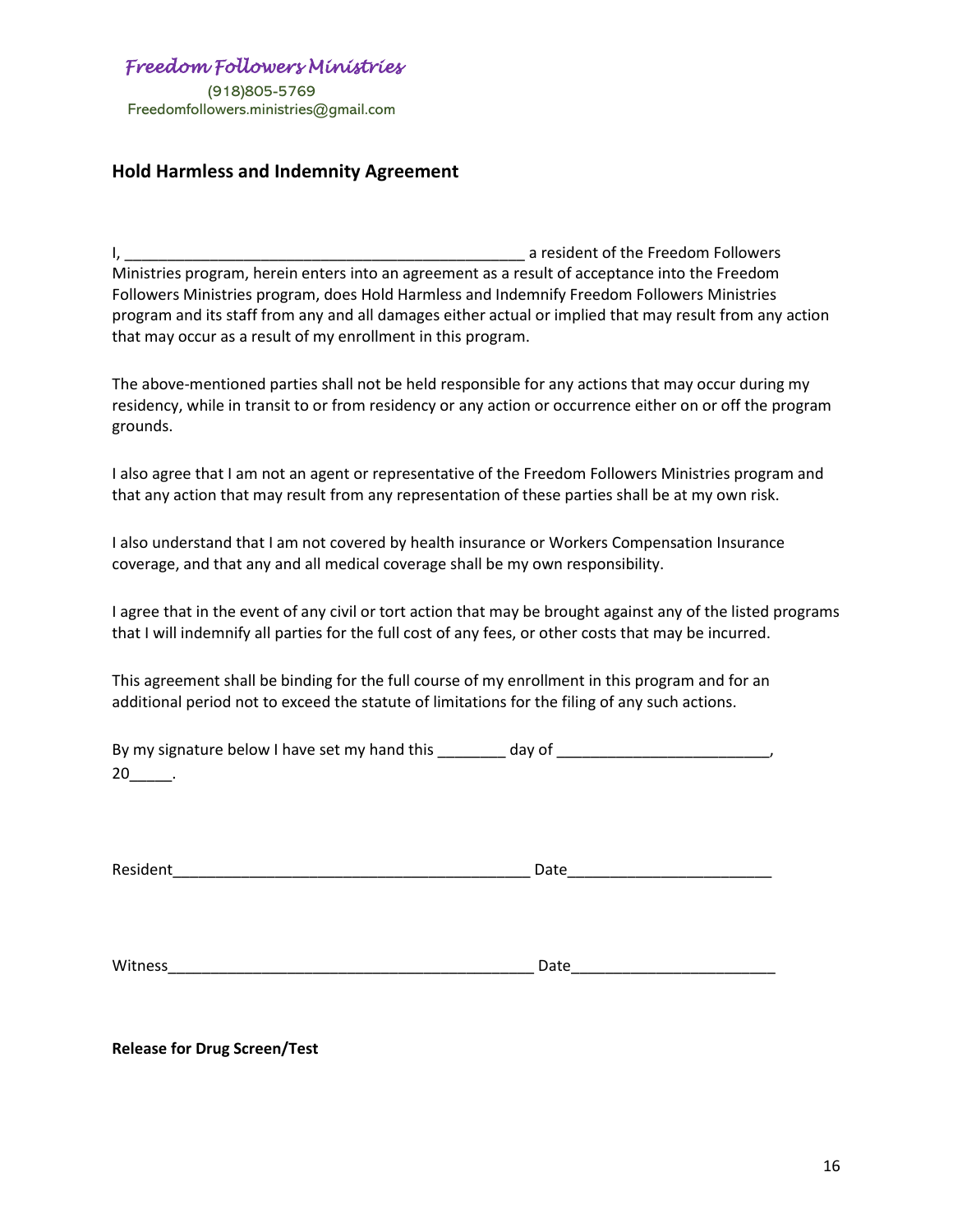(918)805-5769 Freedomfollowers.ministries@gmail.com *Freedom Followers Ministries* 

#### **Release for Drug Screen Testing**

I \_\_\_\_\_\_\_\_\_\_\_\_\_\_\_\_\_\_\_\_\_\_\_\_\_\_\_\_\_\_\_\_\_\_\_, understand that I can be tested for drugs and/or alcohol at any time, for any reason, per my agreement with Freedom Followers Ministries. I am aware and have full knowledge that if the test is not administered by a drug and alcohol facility, the person(s) administering the test(s) are my peers and not medical personal. I am also aware that if I test positive, refuse compliance or attempt to cheat/circumvent the test in any way, I **WILL** be evicted from the Freedom Followers Ministries recovery home and required to leave the premises immediately. My signature below indicates my understanding and consent.

| Signature | Date |
|-----------|------|
|           |      |
|           |      |
|           |      |
|           |      |
|           |      |

Witness **witness** 

Witness\_\_\_\_\_\_\_\_\_\_\_\_\_\_\_\_\_\_\_\_\_\_\_\_\_\_\_\_\_\_\_\_\_\_\_\_\_\_\_\_\_\_\_\_\_\_\_\_\_